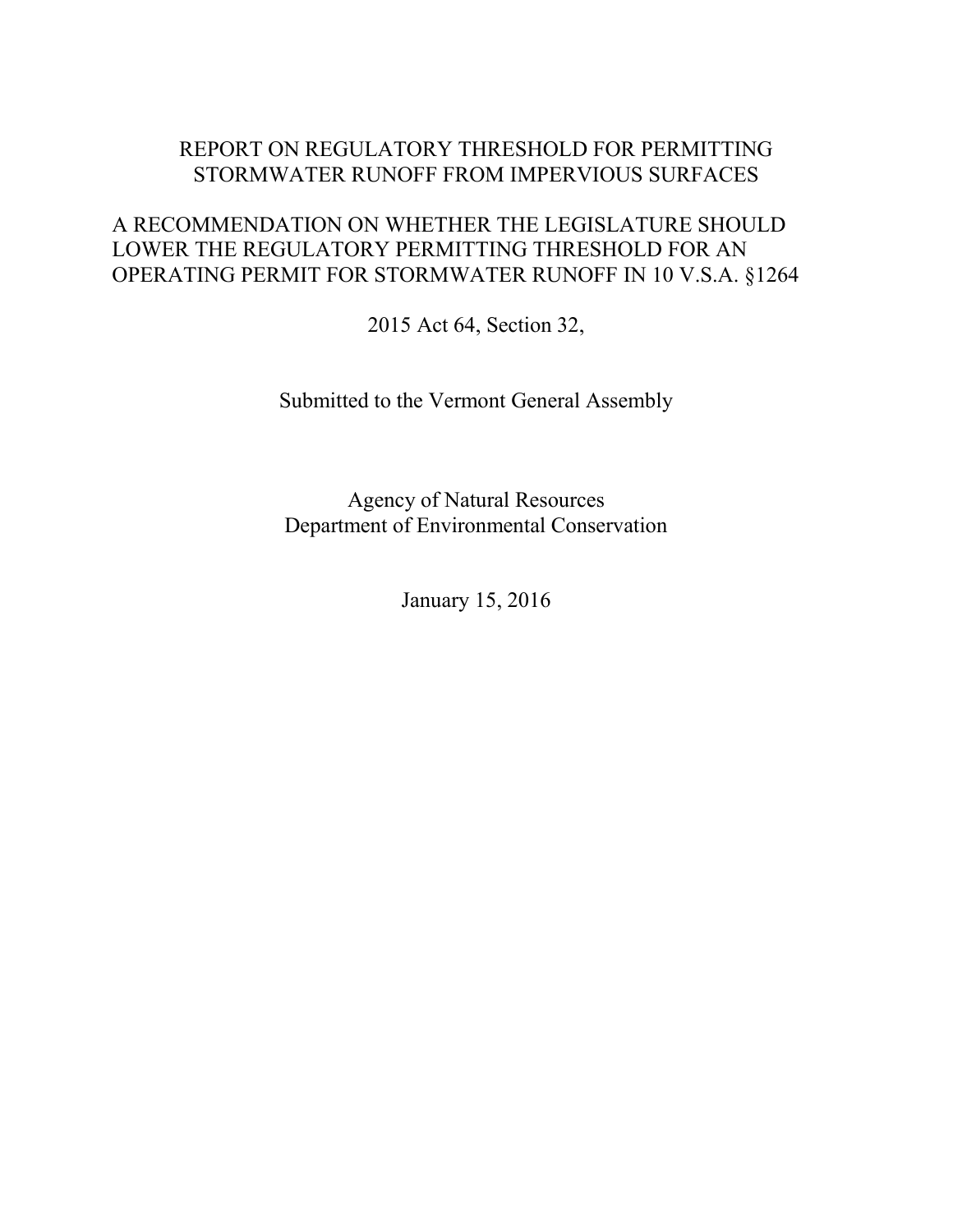This report is prepared pursuant to Sec. 32 of Act 64 of the Acts of 2015 and reports on the Department of Environmental Conservation's recommendation on whether and how the State should lower from one acre to one-half acre of impervious surface the regulatory permitting threshold for an operating permit for stormwater runoff from new development, redevelopment, or expansion.

In summary, the Department recommends lowering the permit threshold to one-half acre of impervious surface to more effectively limit the input of phosphorus and other pollutants to the waters of Vermont. The ability to implement such a program is dependent on obtaining an adequate level of staffing.

## **BACKGROUND**

The specific reporting requirement from Act 64 is as follows:

*Sec. 32. ANR REPORT ON REGULATORY THRESHOLD FOR PERMITTING STORMWATER RUNOFF FROM IMPERVIOUS SURFACES* 

*(a) On or before January 15, 2016, the Secretary of Natural Resources shall submit to the House Committee on Fish, Wildlife and Water Resources and the Senate Committee on Natural Resources and Energy a report regarding whether and how the State should lower from one acre to one-half acre of impervious surface the regulatory permitting threshold for an operating permit for stormwater runoff from new development, redevelopment, or expansion. The report shall include:* 

*(1) a recommendation as to whether the State should lower the regulatory permitting threshold from one acre to one-half acre of impervious surface;* 

*(2) an estimate of the number of additional development projects that would require an operating permit for stormwater runoff if the regulatory permitting threshold were lowered from one acre to one-half acre of impervious surface;* 

*(3) an estimate of the environmental benefit of reducing the regulatory permitting threshold from one acre to one-half acre of impervious surface;* 

*(4) an estimate of the number of staff that would be needed by the Agency of Natural Resources to effectively implement a stormwater operating permit program with a regulatory permitting threshold of one-half acre of impervious surface; and* 

*(5) a recommendation for regulating construction, redevelopment, or expansion of impervious surface based on a tiered system of acreage, square footage, or other measure. (b) The definitions provided in 10 V.S.A. § 1264 shall apply to this section.*

## **RECOMMENDATIONS**

The Department's recommendations to the specific requests of the Act are as follows:

*(1) a recommendation as to whether the State should lower the regulatory permitting threshold from one acre to one-half acre of impervious surface;*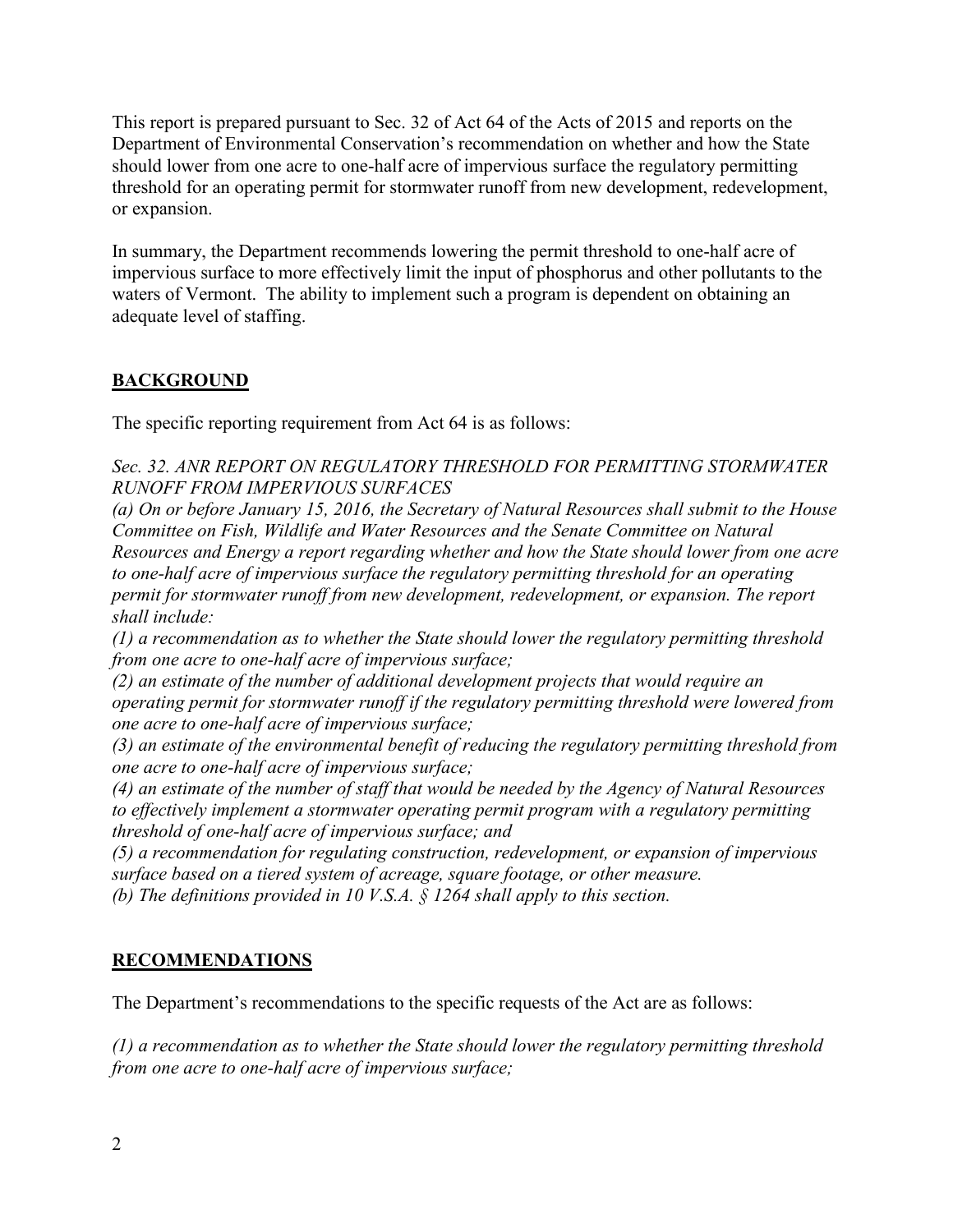The regulatory permit threshold should be lowered to one-half acre of impervious surface.

The majority of existing impervious surface in Vermont was either developed before stormwater regulations went into effect, or was sub-jurisdictional at the time of development, and consequently does not have stormwater permit coverage or stormwater treatment systems.

The Department acknowledges the limitations of existing land-development data. However, it is understood that a significant percentage of new, ongoing development falls below the current one-acre permit threshold. This is evidenced, in part, by the fact that the Stormwater Program receives on the order of three times as many applications for construction permit coverage, where the regulatory threshold is one acre of disturbance, as it does applications for operational permit coverage, where the threshold is one acre of impervious surface. In short, a large percentage of known construction activity does not require an operational stormwater permit. This new, unregulated development contributes to existing water quality impairments, including excess sediment and scour in stormwater-impaired waters, and excessive phosphorus loading in Lake Champlain, as well as the associated economic impacts that result from a failure to maintain water quality standards.

Addressing the impacts of unregulated development requires existing developed land to be retrofitted with stormwater best management practices (BMPs). Retrofitting existing developed land is substantially more expensive than implementing sound BMPs on new development, and typically is not as effective due to site constraints faced by existing development. Roughly speaking, for every acre of new impervious surface that is created in an impaired watershed without a permit and associated BMPs, two acres of existing impervious surface must be retrofitted.

With TMDL implementation costs for developed land estimated to be in the hundreds of millions of dollars, and considering the vast economic benefit associated with maintaining high quality waters outside the impaired watersheds, it is advisable to lower the permit threshold.

*(2) an estimate of the number of additional development projects that would require an operating permit for stormwater runoff if the regulatory permitting threshold were lowered from one acre to one-half acre of impervious surface;* 

We estimate that lowering the threshold to one-half acre of impervious surface will result in 150- 300 additional projects requiring a permit, annually.

This is a rough estimate because the Department does not have data on the types, and amount, of new development. We only have data on projects that meet the current permit threshold. However, we are informed to some degree by the types of projects that require a construction permit, but not an operational permit, permit determinations, and review of Act 250 permit applications. We are further informed by VTrans' estimates of the increase in the number of their projects that will require a permit. We expect that lowering the permit threshold will, at least, result in as many new projects requiring permit coverage as we currently experience. During periods of low application volume we have seen roughly 150 applications per year; busier years have had 300 or more applications. Therefore, we estimate that a decrease in the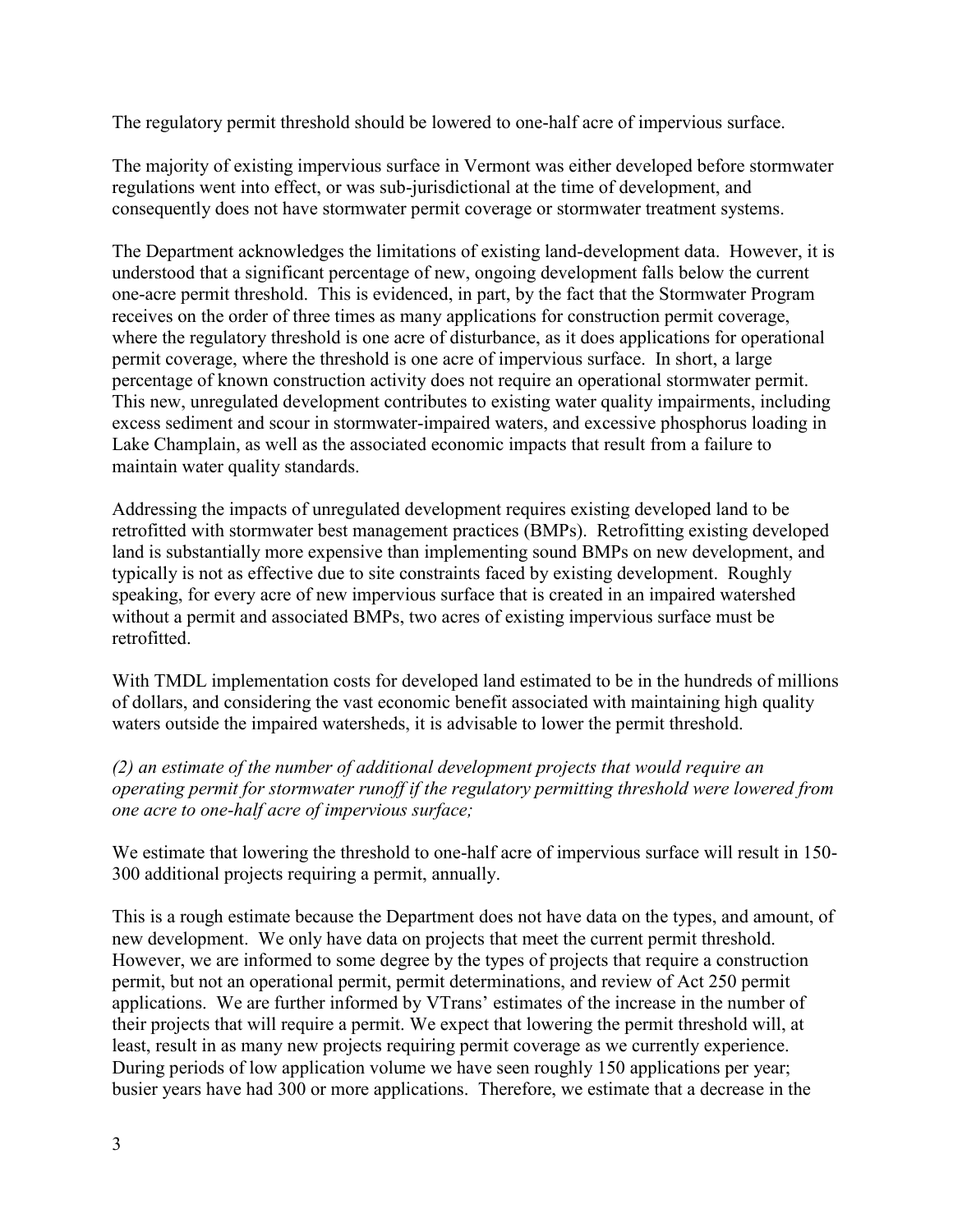permitting threshold to one-half acre will increase the volume of applications from an average of 225 per year, to 450 per year.

#### *(3) an estimate of the environmental benefit of reducing the regulatory permitting threshold from one acre to one-half acre of impervious surface;*

Reducing the permit threshold would result in stormwater management being provided for roughly 100 acres of new or redeveloped impervious surface per year. The cumulative benefits of providing management for this level of development, over a longer period, such as 10-20 years, would be substantial. The benefits will include reduced sediment and phosphorus loading to Vermont's waters, reduced clean-up costs for impaired waters, and better protection of high quality waters.

The Lake Champlain TMDL (draft as of 12/2015) includes a "future growth allocation" for developed land. This allocation acknowledges that new development will contribute some level of phosphorus to the lake, and consequently must be addressed by our stormwater programs by both minimizing these new inputs, and compensating for any increases that do occur through reductions from existing sources. As previously mentioned, it is much more cost effective to prevent stormwater pollution associated with new development than through retrofitting existing development.

(*4) an estimate of the number of staff that would be needed by the Agency of Natural Resources to effectively implement a stormwater operating permit program with a regulatory permitting threshold of one-half acre of impervious surface; and*

A reduction in the permit threshold would result in the need for two additional staff (2 FTE) at the Department.

There is a significant technical review component associated with applications for operational permit coverage, as well as compliance and enforcement. We estimate the need for 1 FTE for an Environmental Analyst. Operational permits also have a significant, and long-term, tracking and management component. Regulated projects submit annual inspection reports, fees, recertifications, transfers, and permit renewals for the life of the project. As such, an additional 1 FTE would be dedicated to the Watershed Management Division's administrative program.

#### (5) *a recommendation for regulating construction, redevelopment, or expansion of impervious surface based on a tiered system of acreage, square footage, or other measure.*

At this point we propose regulating non-VTrans projects largely using the existing system. The Vermont Stormwater Management Manual effectively imposes a tiered system whereby projects under a certain size are exempt from some of the required criteria. For example, a project with more than one-half acre of impervious surface, but less than one acre, would likely be exempt from three of the five required standards of the Stormwater Manual. (Smaller projects are exempt from the "Channel Protection," "QP10" and "QP100" standards.)